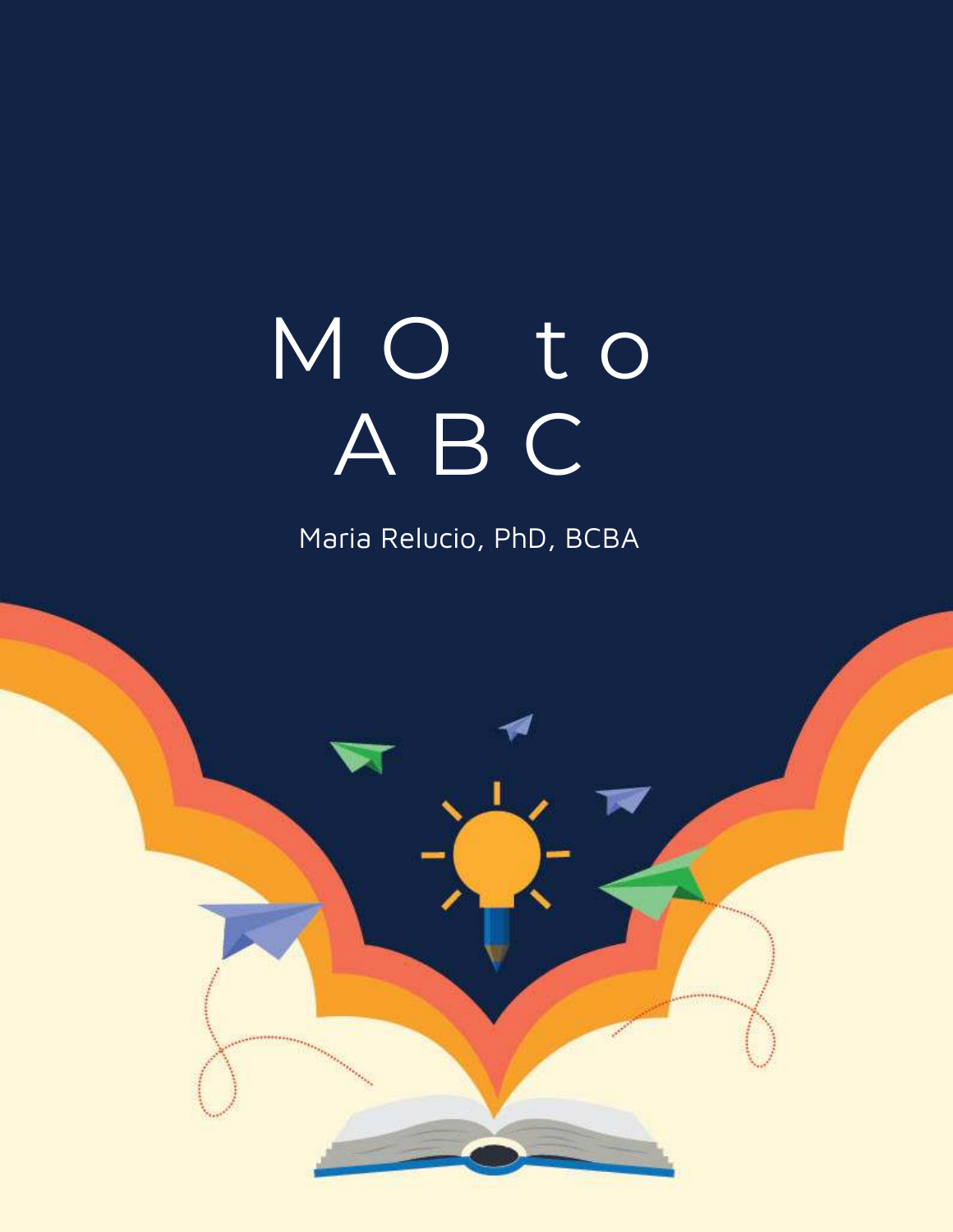#### What drives your child or student to learn?

#### On Learning and getting motivated to learn

There are various aspects of learning. However, motivation, the drive or passion, is one of the most important aspects of learning. We should use motivation for teaching to be effective. But what is motivation?

Often it is said that people work for their interests and what motivates them. Motivation is key to getting people do certain actions for them to get what one deems an as incentive. And getting what one wants, needs or desires, could be induced.

In Applied Behaviour Analysis (ABA), we use motivating operations to change the reinforcing effectiveness by increasing or decreasing the value of a reinforcer. There are two kinds of motivating operations: establishing operation and abolishing operation.

Establishing operation (EO) is a type of motivating operations wherein there is an increase in the effectiveness of a stimulus as a reinforcer, making this reinforcer more desirable. For example, when you are hungry, food is desirable; and when you are thirsty, water is desirable. Because of the need or sometimes due to deprivation, there is an increase in the reinforcer's value, and you want to evoke that behaviour right away to get what you want.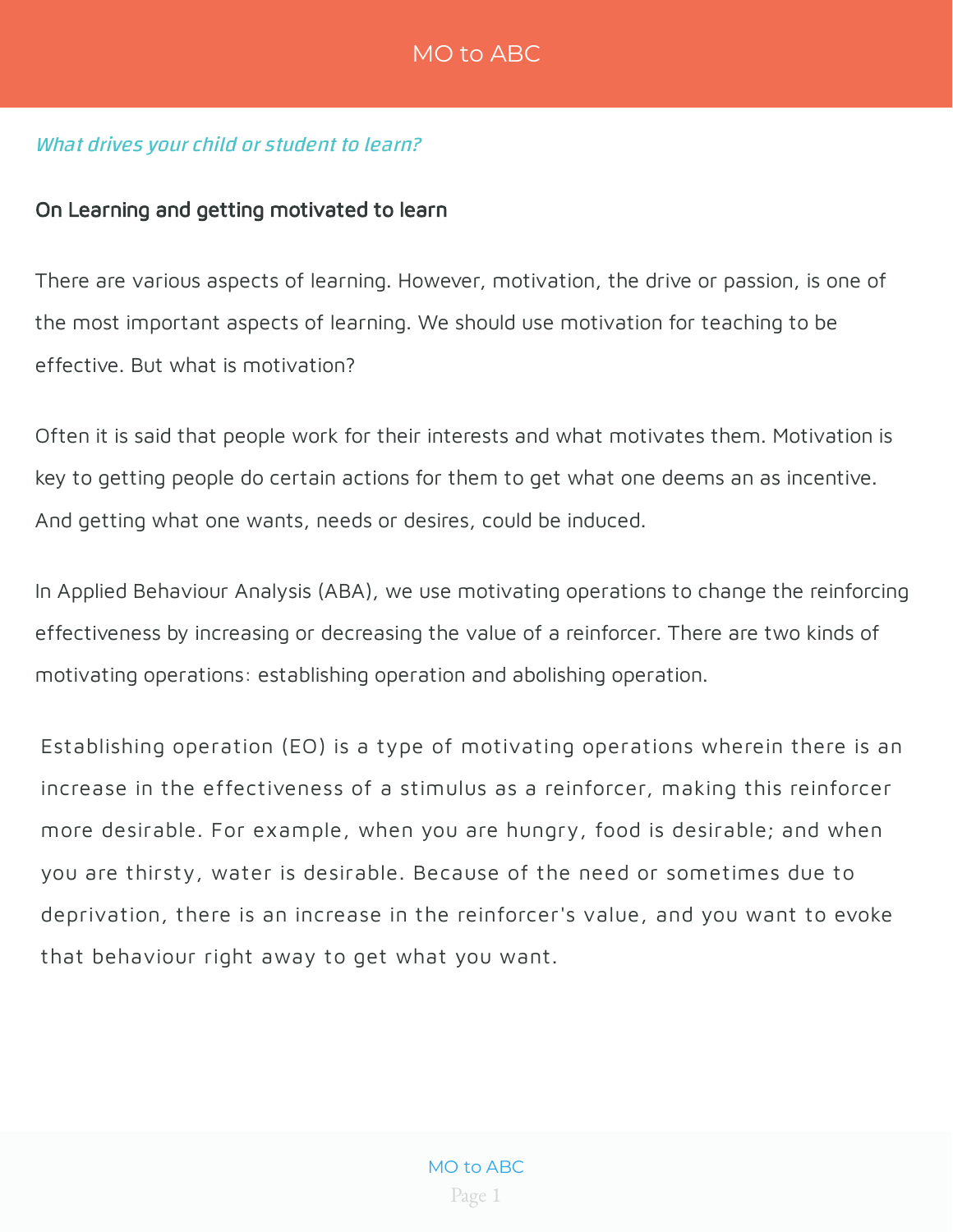The other type of Motivating Operations is Abolishing Operation wherein there is a decrease in the effectiveness of a stimulus as a reinforcer. For example, the reinforcer is an edible and after taking it, it satiates you. This brings the case of decreasing the value of that reinforcer - it is less desirable in that moment. You may not want to do the behaviour because the reinforcer does not have any value to you at that moment.

Motivations are powerful; they are often the reason for one's actions. To have motivation to want or not to want something means that it requires a satisfaction on the part of the person, the child or the learner.

In ABA, motivating operations are processes that are used to move forward with the threeterm contingency of the Antecedent-Behaviour-Consequence, whether to alter the behaviour in that moment or to alter the function or cause of future behaviours. For example, the deliberate use of motivating operations in terms of deprivation of what a child wants and having these stimuli only available within the instructional setting, is a way to evoke the desired behaviour during instruction. Note that motivating operations are not the same as the Antecedents. In simpler explanation, drives or passions make you pursue a certain action or response, but a cue or signal such as the antecedent is necessary for you to evoke the response.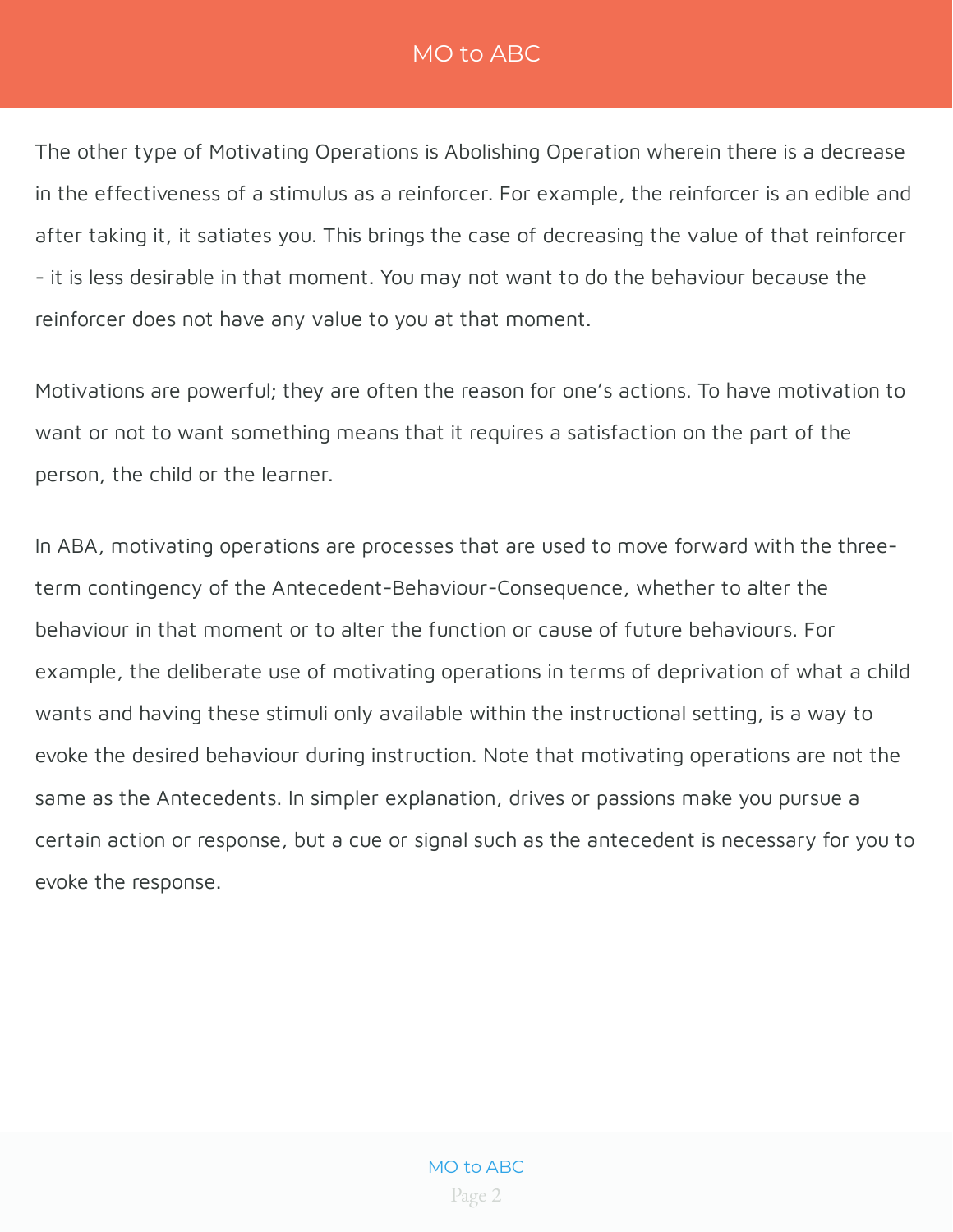#### ABC or the Three-Term Contingency

One of the most significant frameworks of analysis in ABA is the ABC or three-term contingency. We also know this as the operant contingency or behavioural contingency. Using a simple explanation, the A is the antecedent or the cue for the responses, B is the behaviour or the set of responses and C is the consequence which is the outcome or result of the response. Contingency simply means that for the consequence to be delivered, be it reinforcement or punishment, the behaviour must occur. An example is that you ask your child to remove the clothes from the dryer (this is the antecedent). Your child removes the clothes from the dryer and puts them in the clean clothes basket for sorting (this is the behaviour). You then praised your child (this is the consequence).

Based on the number of task opportunities where the ABC contingency happens, over time the behaviour initially developed through the contingency becomes rule-governed: this is the case when there is no immediate consequence (reinforcement or punishment) or there is a delay of more than a minute; the behaviour happens even without reinforcement or no consequence is necessary for the behaviour to be emitted. For example, you are driving and you see a cue or sign that the allowed speed decreases from 80 kph to 50 kph as you drive through a residential area. That antecedent makes you slow down, but it is unnecessary that you get reinforced for lessening your driving speed. You are following a rule.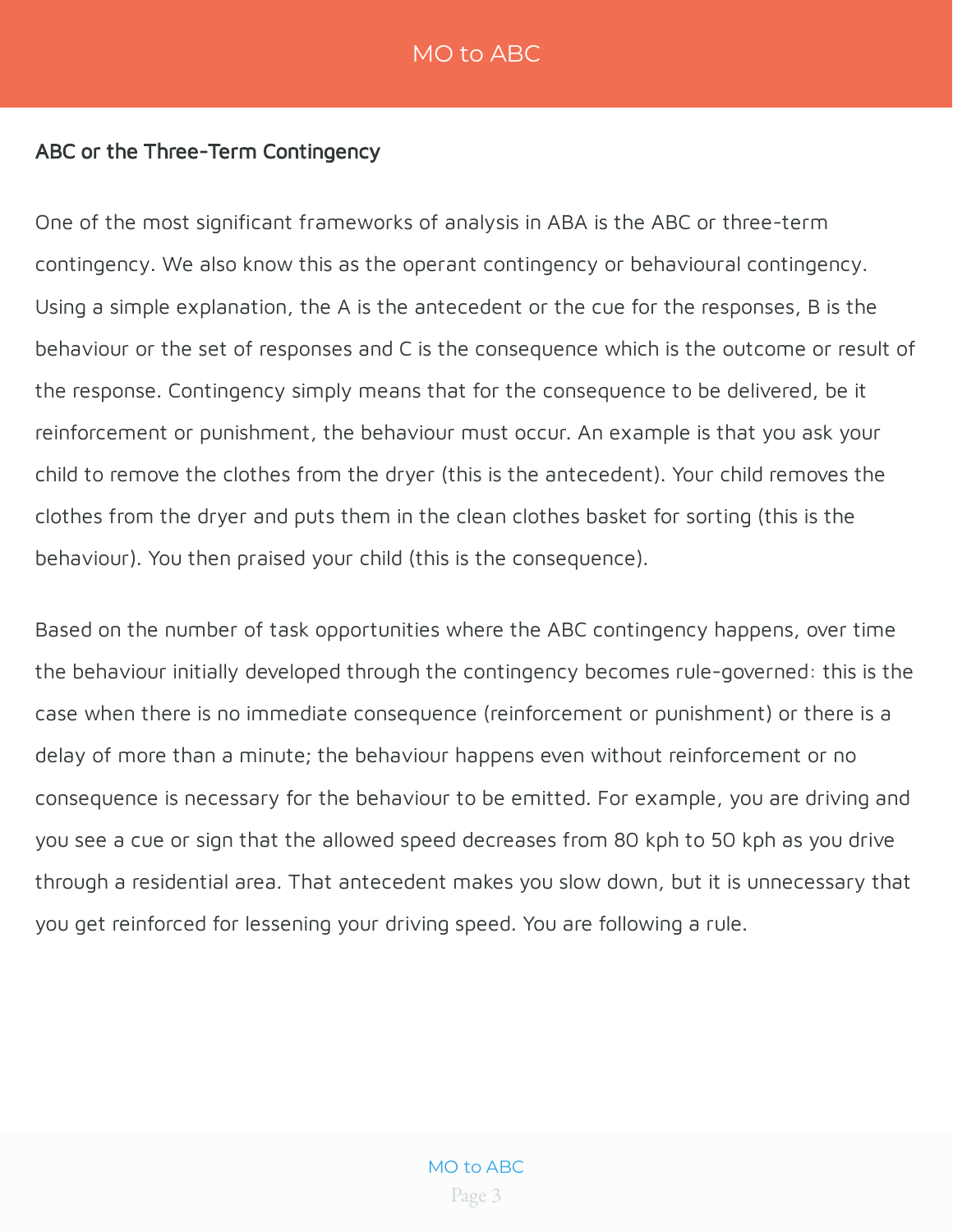In all cases, the operant behaviour as a product of the operant conditioning or behavioural contingency, are voluntary and learned through our interaction with the variables in the environment. Antecedents are our everyday cues or signals, or instructions to do something. Consequences make the connection between the antecedent and behaviour relevant and affect the future behaviours. When we gain some control about the cues or signals in our environment, and we evoke the right behaviours at the right time, we call this stimulus control.

Consequences can be social in the sense that it is delivered by another person or automatic, the learner himself or herself issues the consequence. There are at least four types of consequences: Positive Reinforcement, Negative Reinforcement, Positive Punishment and Negative Punishment.

Positive Reinforcement is a process that occurs when a reinforcing stimulus is presented, there is an increase in the behaviour's frequency in the future. An example of this is when your child asks for attention through saying, "please listen to me", and you gave him or her the attention asked for, then this kind of behaviour will most likely be repeated in the future. Reinforcers are the stimuli delivered as part of the reinforcement process. It can be edibles, activities that are desired, tangible, social reinforcement or sensory reinforcement. These are not actually bribes, but more of rewards for doing something appropriate. Positive Reinforcement is the most extensively used concept and process in Behaviour Analysis.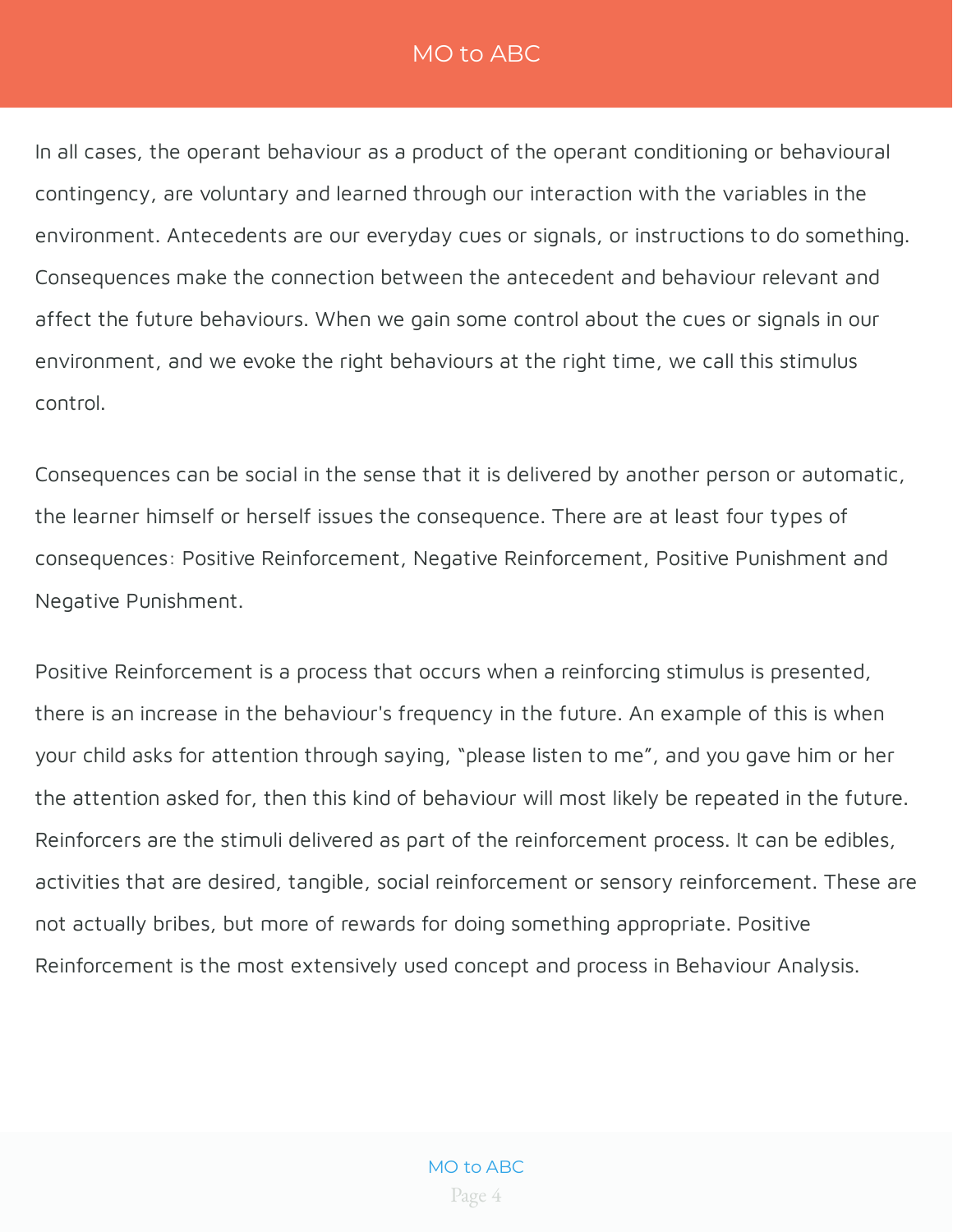Negative Reinforcement is a process that occurs when a stimulus is taken away or decreased, and there is an increase of the behaviour in the future. For example, you are asking your student to finish his task. But he said he cannot do it because it is so hard. You allowed your student not to finish the task and same behaviours of escape occurred in the future. There are two types of negative reinforcement: escape, which means to end an unwanted activity or prevent the presentation of an undesired stimulus, and avoidance, which means to get away from the undesired stimulus, totally prior to its presentation.

Apart from positive and negative reinforcers, there are also generalized conditioned reinforcers, which have been paired with primary and secondary reinforcers, as social praise, tokens or money. These are generalized reinforcers because they can be exchanged to backup reinforcers as with the case of money and tokens, and they are less susceptible to satiation—who may be satiated with social praise or money, anyway?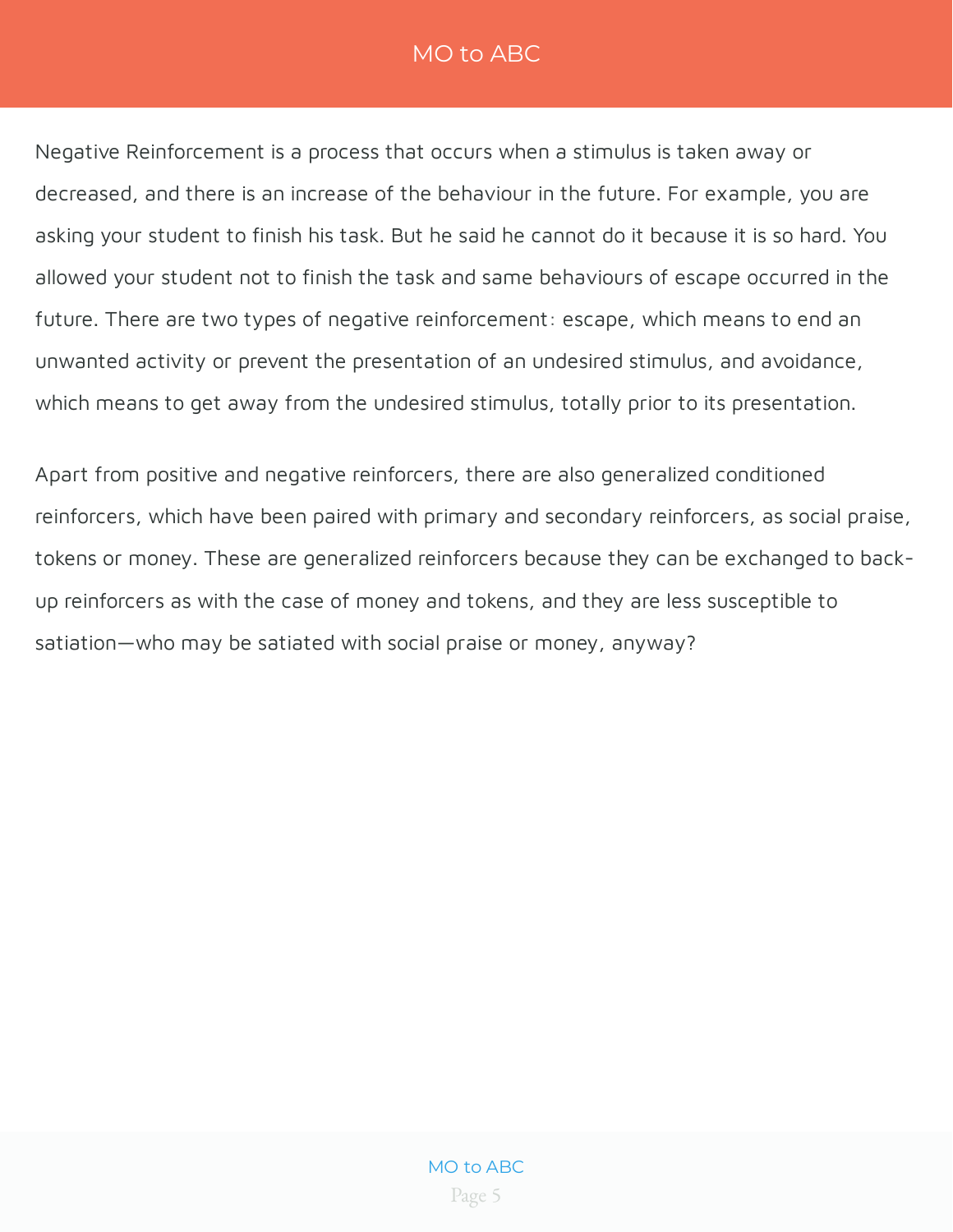Positive Punishment is a process that occurs when there is a presentation of the stimulus and the behaviour decreased in the future. For example, your child yelled at her sibling. You reprimanded your child. This yelling behaviour decreased in the future. Using the word "punishment" may make you feel uncomfortable. In ABA, we do not use punishment in physical terms or topography but by function, i.e., to decrease the behaviour in the future. Also, punishments are not threatening but they are consequences of someone's actions or behaviours. There are at least five types of positive punishment: reprimands, saying no or stop; overcorrection, such as asking the student to "correct" things by putting the environment in the original state prior to the disruptive behaviour; shock; contingent exercise, where a student is being asked to do something not related to the required behaviour; and response blocking, where the learner's maladaptive behaviour is blocked and he cannot complete the response.

Negative Punishment is a process that occurs when there is a withdrawal or decrease of a stimulus and the behaviour decreased in the future. For example, your student kicked the tower that his classmate built. Then you put your student on time-out, taking him out of the social space. The disruptive behaviour decreased in the future. Negative punishment may also be called penalty, and the examples of these are response cost, such as taking something the learner previously has or has earned and time out, such as removing the student from the place or space.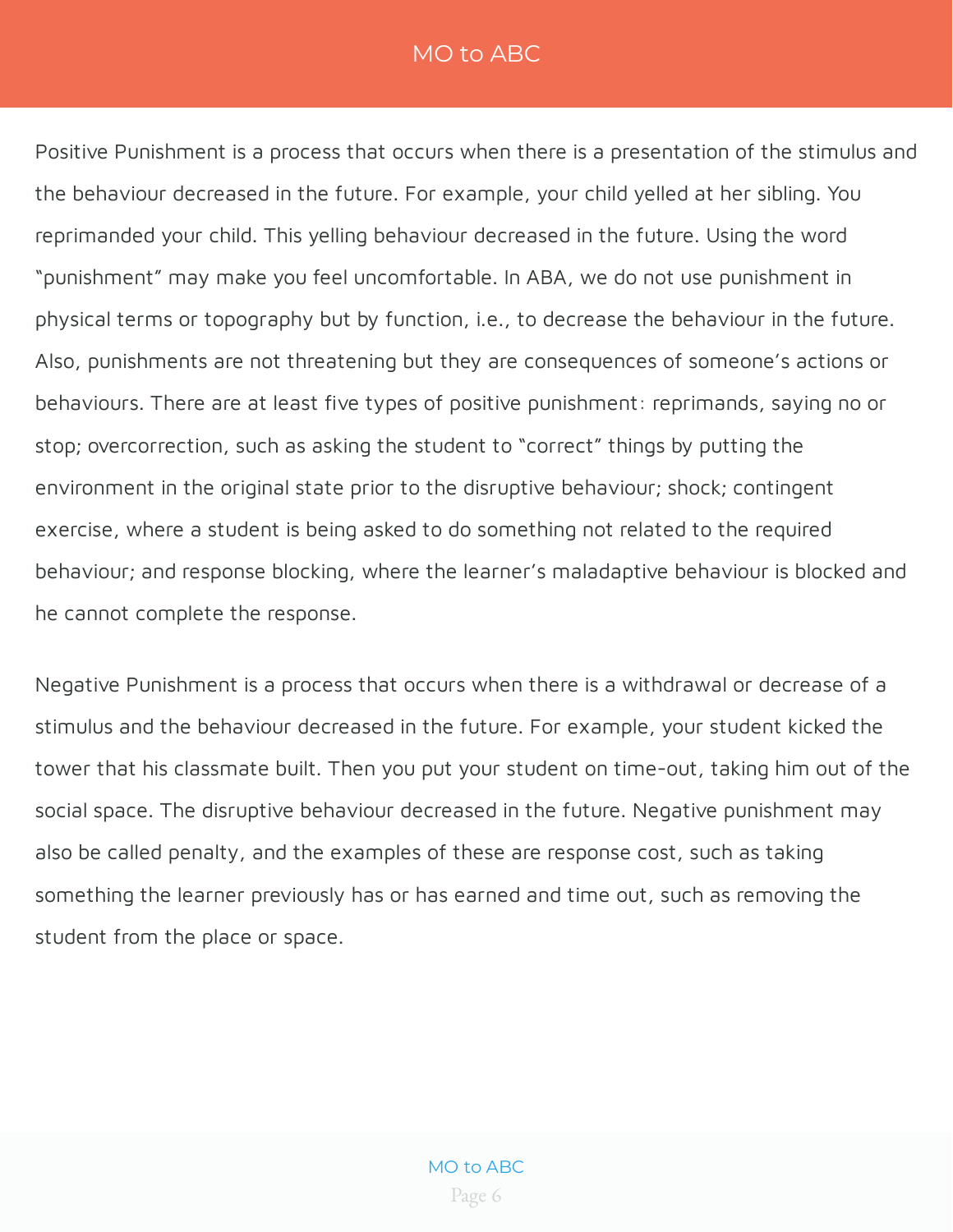It is important to remember that positive reinforcement takes primacy as an ideal form of consequence. Both negative reinforcement and positive punishment may be very aversive for the learner, and negative punishment, as the name connotes, is punitive.

Note that the immediacy of the delivery of the consequence is critical, and sometimes the effect of the consequence may be temporary, until the rule-governed behaviour takes over. That is why the number of task opportunities to have that ABC contingency shaped is very important.

Apart from Reinforcement and Punishment, Extinction is another procedure that is significant to understand. Extinction is not the same a punishment. Extinction is non-delivery of the consequence, particularly no reinforcement is issued for previously reinforced behaviour, so that behaviour decreases until elimination. There are the phenomena of extinction burst and aggression caused by extinction, where the behaviour is not being reinforced and the learner tries to engage in the maladaptive behaviour in higher levels or intensity. There is also a possibility of a spontaneous recovery. Even if the maladaptive behaviour has been put into extinction, because of the learning history of the student and that the behaviour has been reinforced previously, the behaviour occurs again. Sometimes, we just have to be patient when putting the maladaptive behaviours into extinction. Also, because there are adverse effects of extinction, it is best to work with a Behaviour Analyst.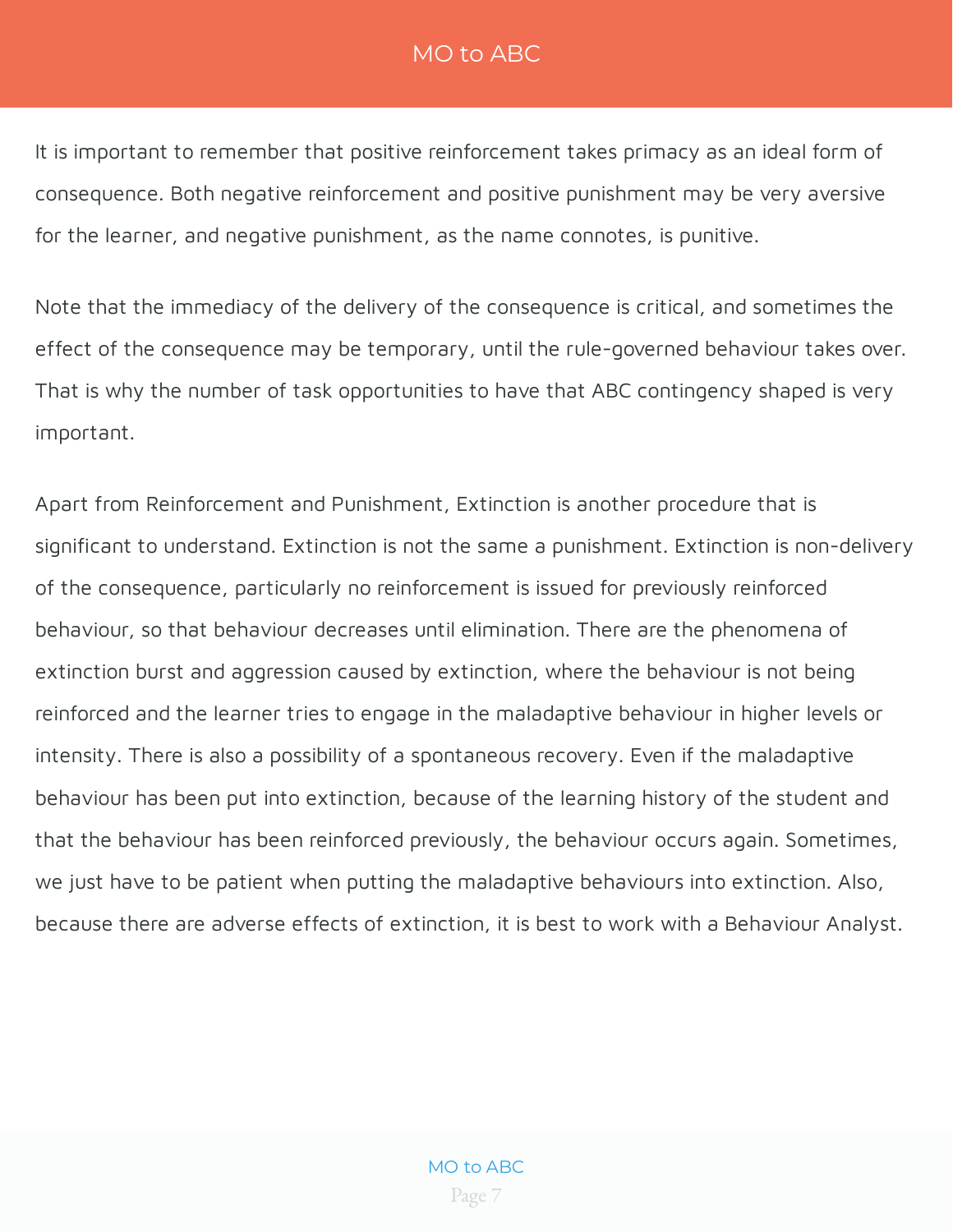Always remember to think about the values and preference of the child or student and the family, and what is ethical in using any behaviour change procedures. This will guide your practice in Behaviour Analysis in Education.

#### MO + ABC or the Three-Term Contingency with the Learner in mind

In instructional or teaching settings, we cannot undermine the role of operant conditioning. Academic demands are issued if there are tasks to learn and skills to teach. In the application of Behaviour Analysis in Education, the use of ABC or the three-term contingency with Motivating Operations maintain the science of learning.

In teaching and learning, we must consider the content that is going to be taught and the manner or method by which we will teach, as both are part of the academic demands. As the application of Behaviour Analysis in Education sets the stage for new skills to teach, parents and caregivers, teachers and school staff, and professionals and paraprofessionals supporting the child must constantly reflect if the skills and tasks being taught or to be taught are just right for the child's ability.

Likely, if the task is too demanding, even if the child is motivated, the child may experience failure, find things overwhelming, be non-responsive to the task by exhibiting challenging behaviours and be off-task, try to escape or avoid the task, and likely find learning aversive (or something undesirable). To avoid these, task demands, both the content and method of teaching, must be constantly adjusted, even if this means taking a step back, in order to provide the optimal level for current functioning and use the child's strengths and gained skills to learn new skills.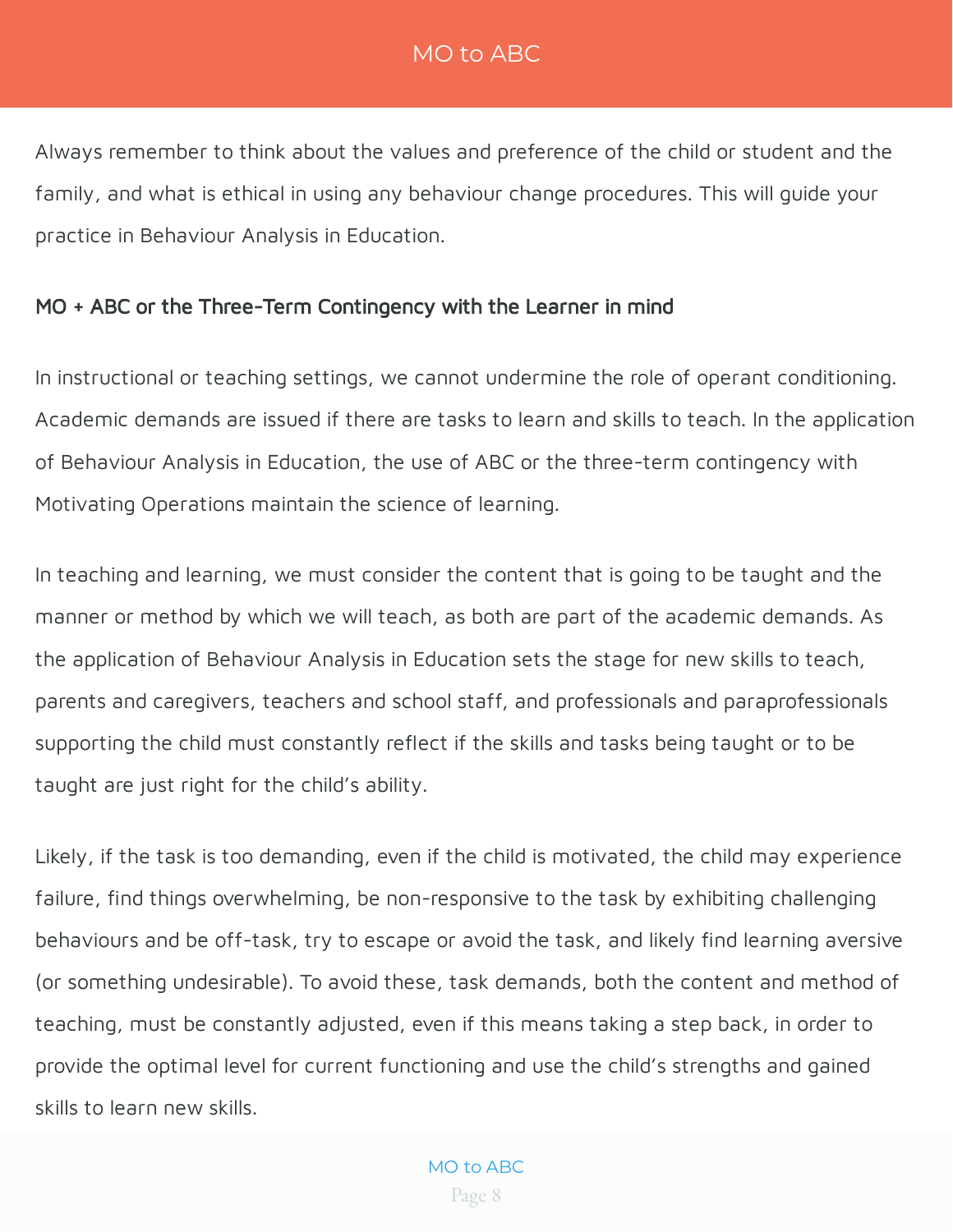If we are to reflect upon Vygotsky's (1978) Zone of Proximal Development (ZPD) in introducing and teaching new skills, we must give the child the experiences that are within that ZPD. This means scaffolding to ensure that children are encouraged to attend to the task and advance their skills (Vygotsky, 1978, p. 86). Putting this theory into Behaviour Analysis in Education, a continuous and thorough assessment of the child's current skill repertoire (his or her ZPD) should be done in order to provide scaffolds through prompting, shaping and reinforcement. These are all needed so that the students have the proper platform to achieve the task.

Prompting is a method to assist the learner in increasing the rate of responding with the goal of independent presentation of a skill or completion of a task. Shaping is using differential reinforcement of the learner's responses from successive approximation until the learner exhibits the correct response. In these two processes of scaffolding, it is imperative to understand the effects of the reinforcement to the demands of the task. As mentioned in the previous section, positive reinforcement is an important process in operant conditioning.

Reinforcers are the food (edibles), items or objects (tangibles), activities or actions, social praise and sensory items or activities that the learner prefers to be given (as in positive reinforcement) or taken away (as in negative reinforcement) are part of the reinforcement process. The reinforcement process manifests the objective of the 'AB because of C pragmatic philosophy or framework'.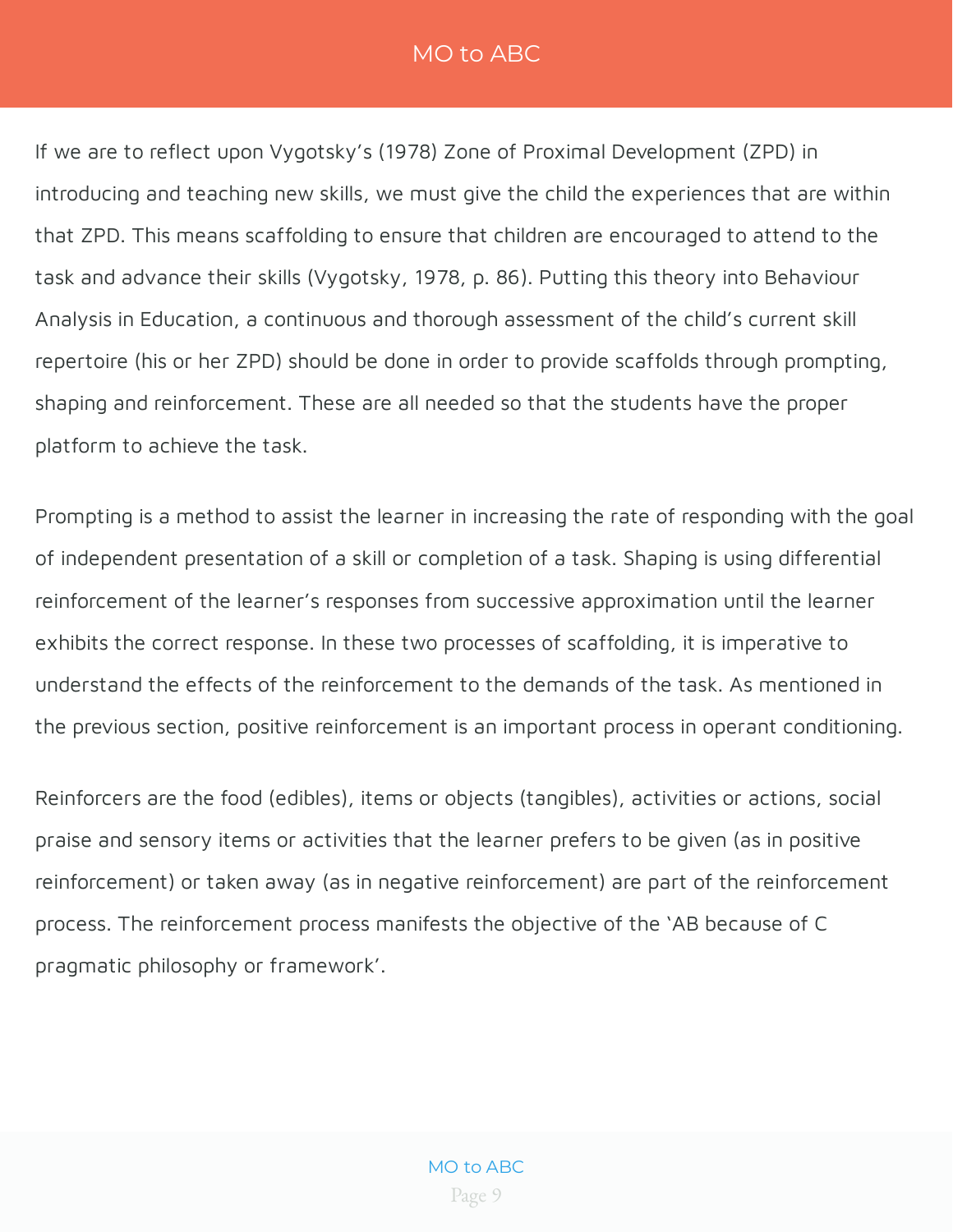The reinforcement issued is a Consequence based on the learner's response (B) to the antecedent (A, stimuli or instruction). Reinforcement has an increased effect on the future frequency of behaviour. There are at least three important things we should know about reinforcement:

(1) it can increase positive responding or it can have a withdrawal or negative effect through escaping the situation and/or avoiding the task;

(2) it can be socially mediated [delivered by others] or automatic [occurs independent of others, commonly known as sensory, self-stimulatory behaviours or stereotypy]; and

(3) reinforcement largely depends on the learner's state of motivation.

All together, these three important things make the reinforcement process quite complex. In implementing the reinforcement process as the Consequence to 'seal' or establish the AB relation and positively affect future responding, we must also reflect upon the demands of the task. Often, when one knows the task can be done because it is within his or her ability, the motivation to accomplish it becomes strong. When tasks are a little difficult, but we assist the learner to ensure success, the motivation becomes stronger. Through this you can create the best kind of learning environment as you operate through the ABC contingency to evoke or emit the desired behaviours or teach the skills.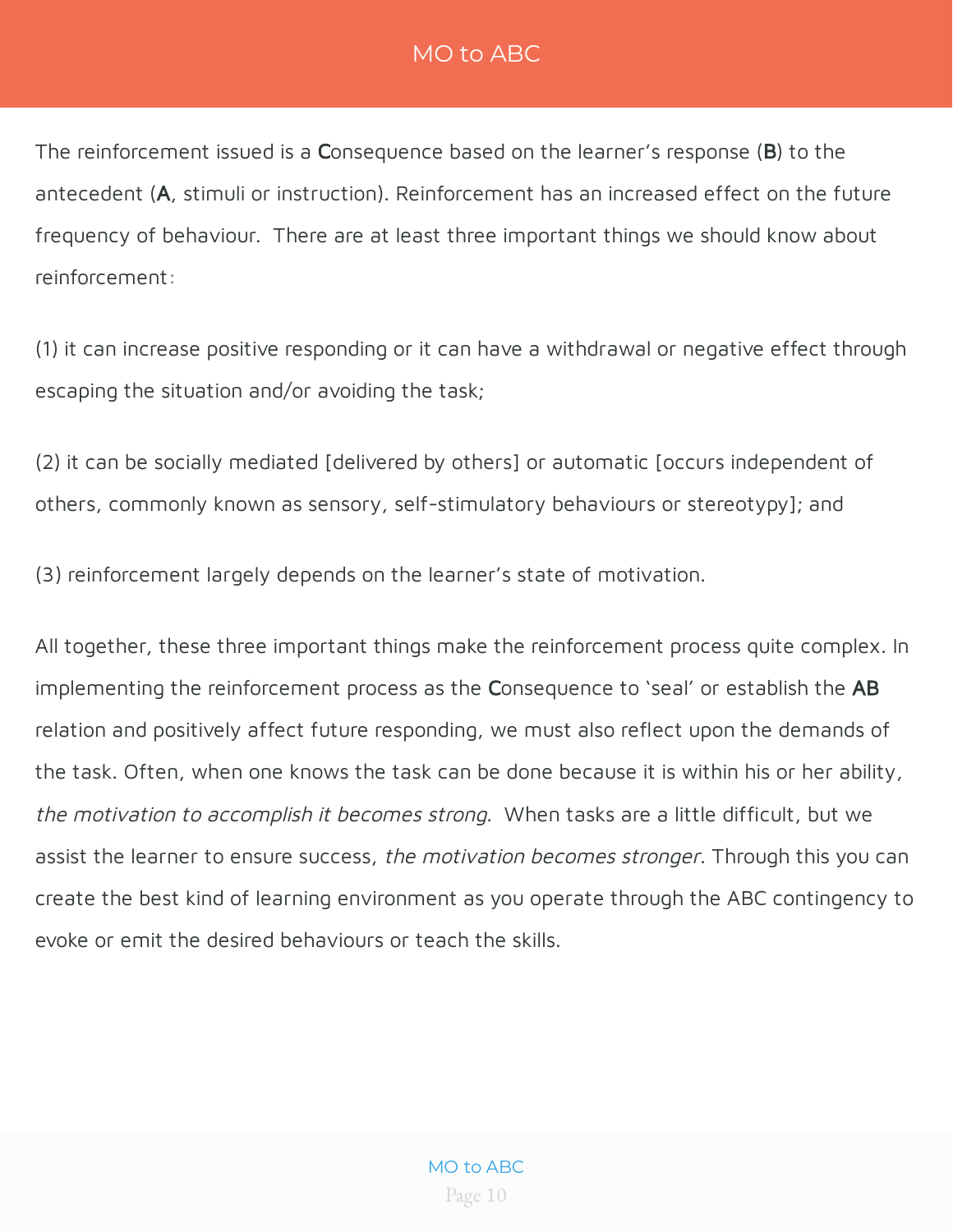#### **Conclusion**

Apart from the use of the MO and the teaching method of the operant conditioning, careful consideration of the task demands and the reinforcement process is necessary especially if our child or learner is exhibiting some off-task or inappropriate behaviours in the teaching and natural environments. Failure to reflect upon these will really affect the total experience of learning or in Vygotsky's terms, the child's ZPD. Your child or student is a unique individual, and your goal is, using motivation and operant conditioning for him or her to learn and make teaching effective.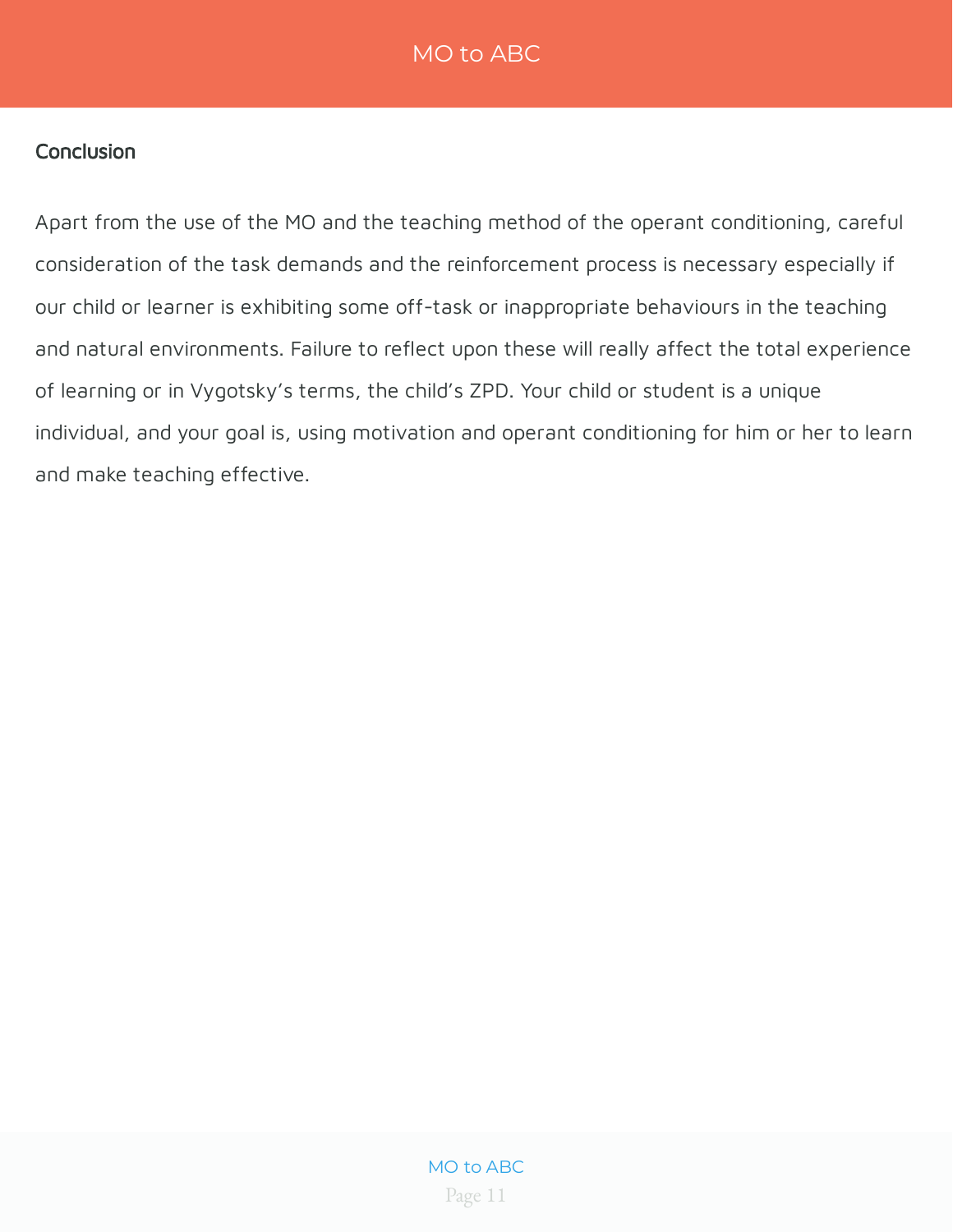#### References

Berk, L., & Winsler, A. (1995). Scaffolding children's learning: Vygotsky and early childhood learning. Washington, DC: National Association for Education of Young Children.

Boakes, Robert (1984). From Darwin to behaviourism. Cambridge: Cambridge University Press.

Cooper, J., Heron, T., Heward, W. (2007). Applied Behaviour Analysis (Second Edition).

Upper Saddle River, New Jersey: Pearson Education, Inc.

Heward, W.L., Heron, T.E., Neef, N.A., Peterson, S.M., Sainato, D.M., Cartledge,

G., Gardner, R., Peterson, L.D., Hersh, S.B. Dardig, J.C. (Eds, 2005). Focuses on Behaviour Analysis on Education: Achievements, Challenges and Opportunities. Upper Saddle River, NJ: Merrill/Prentice Hall.

Michael J. (2004). Concepts and principles of behavior analysis (Second Edition).

Kalamazoo, MI: Association for Behavior Analysis International.

Michael J. (2007). Motivating operations. In: Cooper J. O, Heron T. E, Heward W. L,

editors. Applied behavior analysis (Second Edition) NJ: Merrill Prentice Hall, 374–391.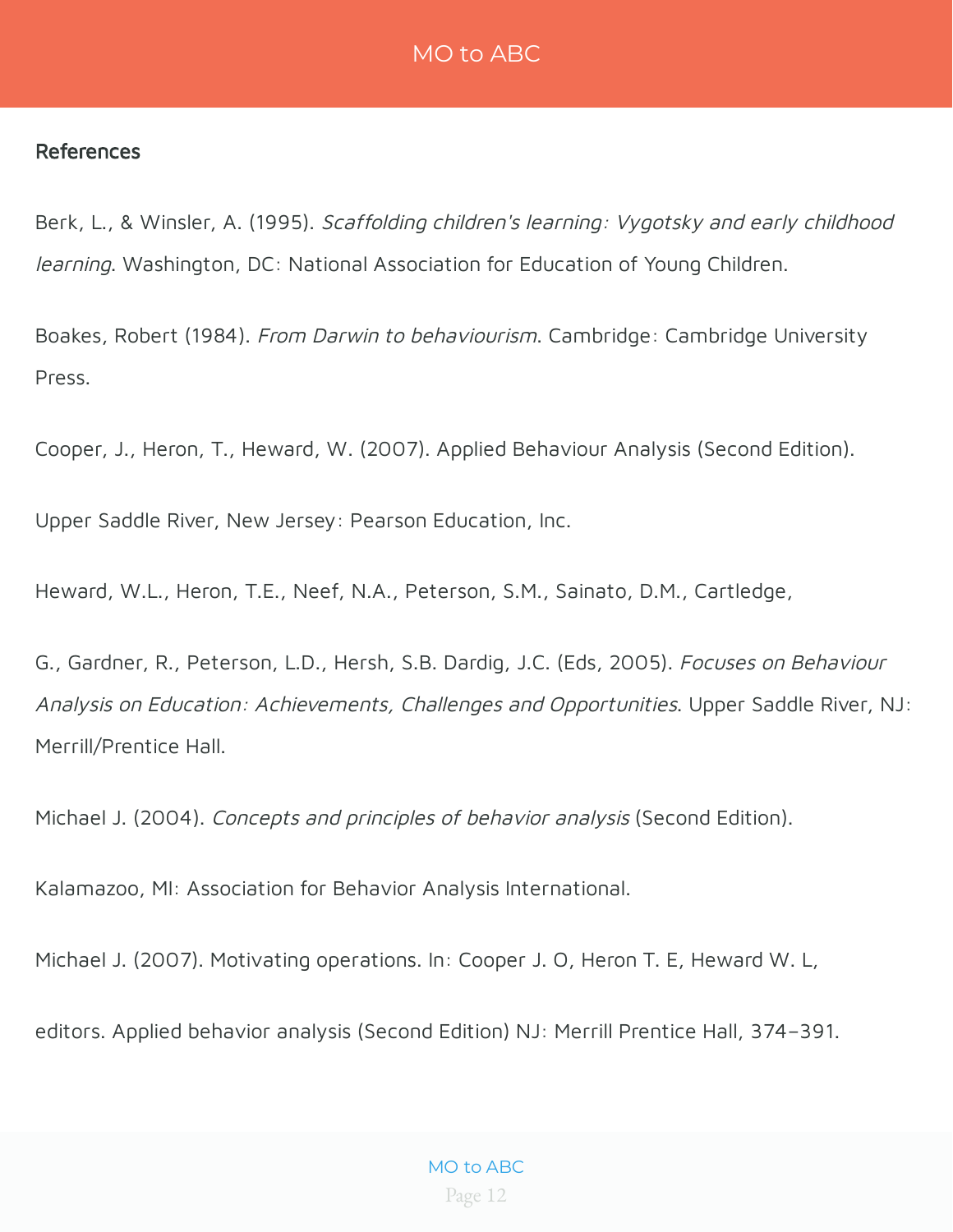Skinner, BF. (1954). The science of learning and art of teaching. Harvard Educational Review, 24, 86-97.

Vygotsky, L. S. (1978). Mind in society: The development of higher psychological processes. Cambridge, MA: Harvard University Press.